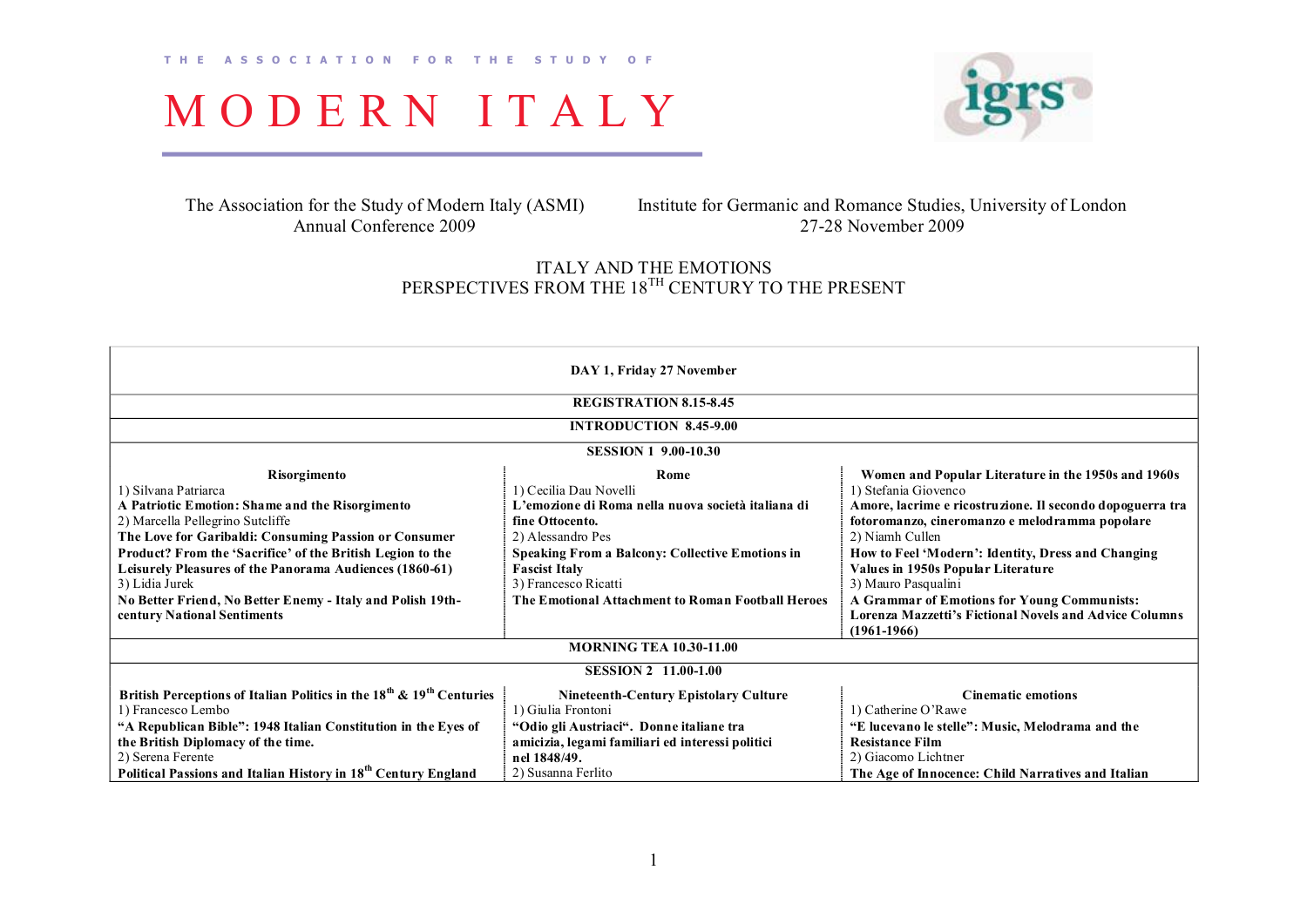

| 3) Lucy Turner Voakes<br><b>Liberal Passions and the Risorgimento Novel</b> | A 'Nervous Malady': Interpreting Cristina<br><b>Belgioioso's Emotions as Patient</b><br>3) Mark Seymour<br>Sense or Sensibility? Epistolary Emotions in the<br><b>Amorous Hinterlands of 1870s Southern Italy</b><br>4) Claudia Gori<br>Espressione dei sentimenti tra sfera personale e sfera<br>pubblica. Quattro carteggi d'amore, in Italia, tra Otto<br>e Novecento. | <b>Holocaust Films</b><br>3) Rada Bieberstein<br>Where the Latin Lover Got Lost and other Questions<br>about Emotions in Italy. Italian Cinema and Emotional<br><b>Negotiations of Italian Society</b><br>4) Danielle Hipkins<br>Gendered Affects: Emotions, Cinematic Address and<br>Spectatorship in Italy |  |  |  |  |
|-----------------------------------------------------------------------------|---------------------------------------------------------------------------------------------------------------------------------------------------------------------------------------------------------------------------------------------------------------------------------------------------------------------------------------------------------------------------|--------------------------------------------------------------------------------------------------------------------------------------------------------------------------------------------------------------------------------------------------------------------------------------------------------------|--|--|--|--|
| <b>LUNCH 1.00-2.00</b>                                                      |                                                                                                                                                                                                                                                                                                                                                                           |                                                                                                                                                                                                                                                                                                              |  |  |  |  |
| KEYNOTE 1: Alberto Mario Banti 2.00-3.00                                    |                                                                                                                                                                                                                                                                                                                                                                           |                                                                                                                                                                                                                                                                                                              |  |  |  |  |
| <b>SESSION 3 3.00-4.30</b>                                                  |                                                                                                                                                                                                                                                                                                                                                                           |                                                                                                                                                                                                                                                                                                              |  |  |  |  |
| Politics in the Early 20 <sup>th</sup> Century                              | <b>Feminine Emotions and the Family</b>                                                                                                                                                                                                                                                                                                                                   | <b>Cinema and Politics</b>                                                                                                                                                                                                                                                                                   |  |  |  |  |
| 1) Marco Manfredi                                                           | 1) Elena Brambilla                                                                                                                                                                                                                                                                                                                                                        | 1) Ruth Ben-Ghiat                                                                                                                                                                                                                                                                                            |  |  |  |  |
| Uno stile politico fortemente emotivo. La militanza anarchica               | Felicità e infelicità delle donne nel Settecento:                                                                                                                                                                                                                                                                                                                         | Cinema and the Politics of Emotions in Fascist Italy                                                                                                                                                                                                                                                         |  |  |  |  |
| nell'Italia di inizio Novecento                                             | sensibilità, maux des nerfs e passioni                                                                                                                                                                                                                                                                                                                                    | 2) Doris Pichler                                                                                                                                                                                                                                                                                             |  |  |  |  |
| 2) Paul A. Garfinkel                                                        | 2) Angela Giallongo                                                                                                                                                                                                                                                                                                                                                       | Emozioni e potere politico nel cinema e nella letteratura                                                                                                                                                                                                                                                    |  |  |  |  |
| Anxiety and Repression in Liberal Italy: Curbing a Nation of                | <b>Medieval Emotional Standards in "the happiest</b>                                                                                                                                                                                                                                                                                                                      | 3) Nicoletta Marini-Maio                                                                                                                                                                                                                                                                                     |  |  |  |  |
| Passions, 1882-1914                                                         | wedding" in the Italian 19th Century                                                                                                                                                                                                                                                                                                                                      | I Confess, therefore I Am: The Politics of Regret in Paolo                                                                                                                                                                                                                                                   |  |  |  |  |
| 3) Saverio Luigi Battente                                                   | 3) Maud Anne Bracke                                                                                                                                                                                                                                                                                                                                                       | Sorrentino's Il divo (2008)                                                                                                                                                                                                                                                                                  |  |  |  |  |
| Il ruolo delle emozioni nella cultura nazionalista italiana.                | The Housewife as a Political Subject in Italian Second                                                                                                                                                                                                                                                                                                                    |                                                                                                                                                                                                                                                                                                              |  |  |  |  |
|                                                                             | Wave Feminism: Narratives of Emotional Investment                                                                                                                                                                                                                                                                                                                         |                                                                                                                                                                                                                                                                                                              |  |  |  |  |
| and Conflict in the Family                                                  |                                                                                                                                                                                                                                                                                                                                                                           |                                                                                                                                                                                                                                                                                                              |  |  |  |  |
| <b>AFTERNOON TEA 4.30-5.00</b>                                              |                                                                                                                                                                                                                                                                                                                                                                           |                                                                                                                                                                                                                                                                                                              |  |  |  |  |
| <b>NATALIA ASPESI 5.15</b>                                                  |                                                                                                                                                                                                                                                                                                                                                                           |                                                                                                                                                                                                                                                                                                              |  |  |  |  |
| <b>ASMI AGM 6.15</b>                                                        |                                                                                                                                                                                                                                                                                                                                                                           |                                                                                                                                                                                                                                                                                                              |  |  |  |  |
| <b>CONFERENCE DINNER 8.00</b>                                               |                                                                                                                                                                                                                                                                                                                                                                           |                                                                                                                                                                                                                                                                                                              |  |  |  |  |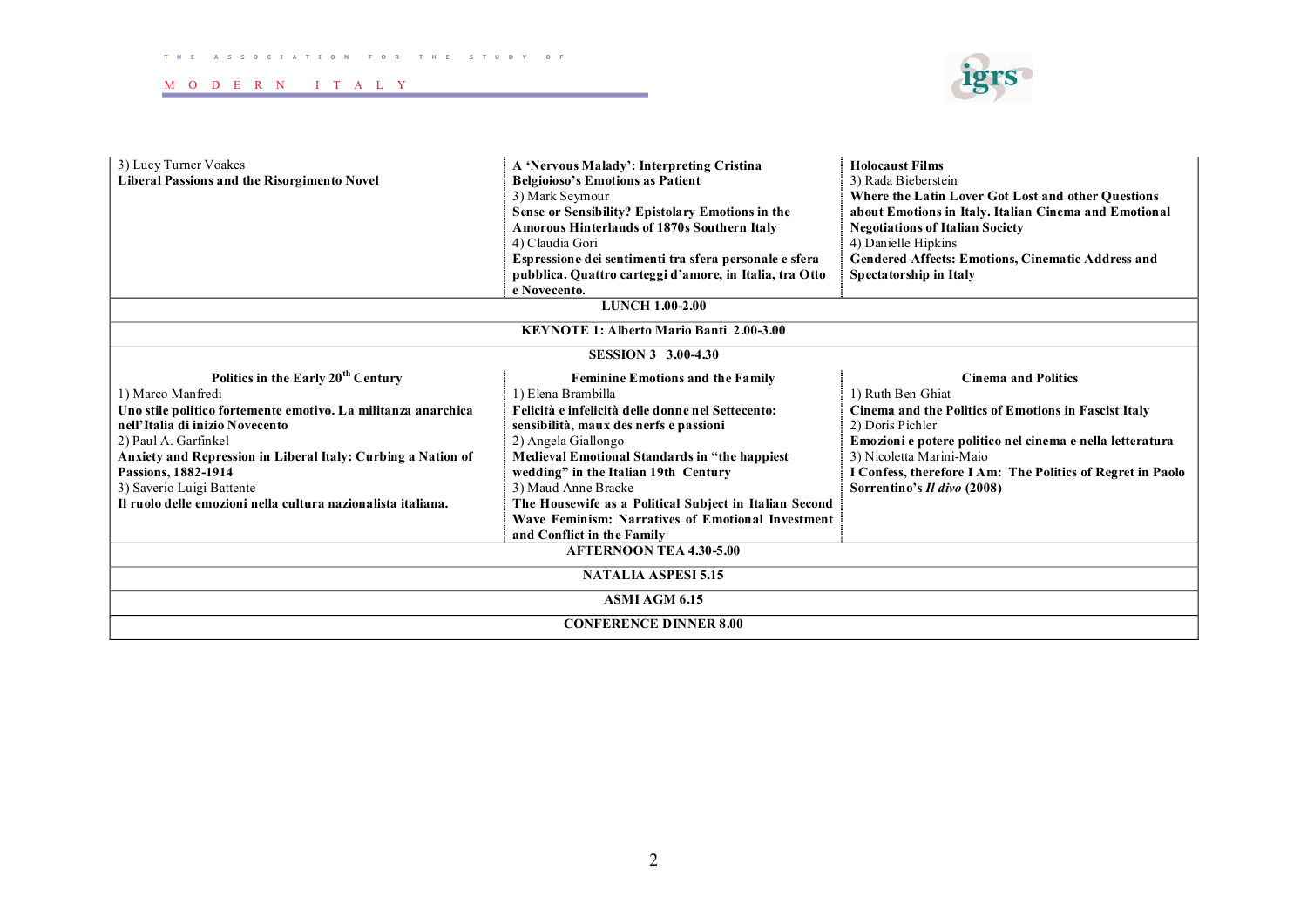

| DAY 2, Saturday 28 November                                                                                                                                                                                                                                                                                                                                                                                            |                                                                                                                                                                                                                                                                                                                                                                                                                                                                       |                                                                                                                                                                                                                                                                                                                                                                                                                                                                                                         |                                                                                                                                                                                                                                                                                                                                                                           |  |  |  |
|------------------------------------------------------------------------------------------------------------------------------------------------------------------------------------------------------------------------------------------------------------------------------------------------------------------------------------------------------------------------------------------------------------------------|-----------------------------------------------------------------------------------------------------------------------------------------------------------------------------------------------------------------------------------------------------------------------------------------------------------------------------------------------------------------------------------------------------------------------------------------------------------------------|---------------------------------------------------------------------------------------------------------------------------------------------------------------------------------------------------------------------------------------------------------------------------------------------------------------------------------------------------------------------------------------------------------------------------------------------------------------------------------------------------------|---------------------------------------------------------------------------------------------------------------------------------------------------------------------------------------------------------------------------------------------------------------------------------------------------------------------------------------------------------------------------|--|--|--|
| <b>SESSION 1 9.00-10.30</b>                                                                                                                                                                                                                                                                                                                                                                                            |                                                                                                                                                                                                                                                                                                                                                                                                                                                                       |                                                                                                                                                                                                                                                                                                                                                                                                                                                                                                         |                                                                                                                                                                                                                                                                                                                                                                           |  |  |  |
| <b>Political Activism</b><br>1) Giulia Albanese<br>Il coraggio e la paura. Emozioni e violenza<br>politica in Italia nel primo dopoguerra<br>2) Rosario Forlenza<br>Democracy and Memory after the Second<br><b>World War</b><br>3) Rebecca Clifford<br>Gender and Emotion in Oral History:<br>Narrating Italy's 1968                                                                                                  | Crime<br>1) Claudia Covelli<br>I racconti della paura: rappresentazioni<br>del femminile e cronaca nera nell'Italia<br>del secondo dopoguerra (1945-1950)<br>2) Serena Bassi and Dominic Holdaway<br>Per amore del mio popolo non tacerò: the<br><b>Political Organisation of Emotions in the</b><br>Anti-Mafia Struggle from Text to<br><b>Political Activism</b><br>3) Ellen Nerenberg<br>Parental Grief all'italiana: Spectacular<br>Mourning in the New Millenium | <b>Migration</b><br>1) Simone Cinotto<br>"I Fear Being Betrayed Again": Honor<br>and Shame in the Diasporic Experience<br>of an Italian Immigrant to the United<br>States, 1905-1942<br>2) Angela Di Pasquale<br>Sistemazione and Death: the Impact of<br>the Wittenoom Asbestos Mine in Western<br><b>Australia on the Lives of Transnational</b><br>Italian migrants.<br>3) Maria Cristina Mauceri<br><b>The Emotional and Symbolic</b><br><b>Significance of Food in Migrant Writers</b><br>in Italy | Catholicism<br>1) Annick Paternoster<br>Empathy and Christian Politeness in the<br>dialogues of the Promessi Sposi (Alessandro<br><b>Manzoni</b> , 1840)<br>2) Oliver Logan<br>Cuore, dolore and entusiasmo in Italian<br>Catholic Discourse 19 <sup>th</sup> -20 <sup>th</sup> Centuries<br>3) Paolo Gheda<br>Il cattolicesimo e l'immaginario emotivo degli<br>italiani |  |  |  |
|                                                                                                                                                                                                                                                                                                                                                                                                                        | <b>MORNING TEA 10.30-11.00</b>                                                                                                                                                                                                                                                                                                                                                                                                                                        |                                                                                                                                                                                                                                                                                                                                                                                                                                                                                                         |                                                                                                                                                                                                                                                                                                                                                                           |  |  |  |
| <b>SESSION 211.00-12.30</b>                                                                                                                                                                                                                                                                                                                                                                                            |                                                                                                                                                                                                                                                                                                                                                                                                                                                                       |                                                                                                                                                                                                                                                                                                                                                                                                                                                                                                         |                                                                                                                                                                                                                                                                                                                                                                           |  |  |  |
| <b>Contemporary Politics</b><br>1) Barbara Faedda<br>Emozioni e paure. Come la politica utilizza<br>l'Altro per renderlo un criminale, disseminare<br>paura e vincere le elezioni.<br>2) Massimo Cerulo<br>Emozioni e carica pubblica: il caso dei politici<br>di professione<br>3) Valerio Luzi<br>Perché Berlusconi vince le elezioni? Breve<br>analisi della comunicazione efficace-emotiva<br>di Silvio Berlusconi | Grief<br>1) Gian Marco Vidor<br>Ars dolorosa? La rappresentazione delle<br>emozioni nell'arte funeraria italiana del<br>lungo Ottocento.<br>2) Francesco Capello, Giuseppe Civitarese<br>Vas luxuriae: la donna, la guerra e il<br>lutto mancato negli scritti di Papini e<br>Govoni (1903-1915).<br>3) Anne Wingenter<br>"Written in her Tears": War Mothers<br>and the Meanings of Grief in Interwar<br><b>Italy</b>                                                | Arts, Architecture, Design<br>1) Federico Boni<br>L'architettura delle emozioni. Peter<br>Greenaway e la mappatura emozionale<br>dell'architettura italiana<br>2) Artemis Yagou<br><b>Emotions in Italian Design: Mapping the</b><br>Field<br>3) Laura Rorato<br>"Una dolce inquietudine": The Canvas as<br>a Battle Field of Emotions in the Works<br>of Luciano Boccardini                                                                                                                            | <b>History through Literature</b><br>1) Simonetta Milli Konewko<br>L'Agnese va a morire, Compassion, and the<br>Women's Involvement in the Resistance<br>2) Theodore Ell<br>Heartache, Fear and Resolution in Piero<br>Bigongiari's Rogo (1944-1952)<br>3) Monica Biasiolo<br>Emozione come scrittura e ricordo: Oriana<br>Fallaci, Un cappello pieno di ciliege          |  |  |  |
| <b>LUNCH 12.30-1.30</b>                                                                                                                                                                                                                                                                                                                                                                                                |                                                                                                                                                                                                                                                                                                                                                                                                                                                                       |                                                                                                                                                                                                                                                                                                                                                                                                                                                                                                         |                                                                                                                                                                                                                                                                                                                                                                           |  |  |  |